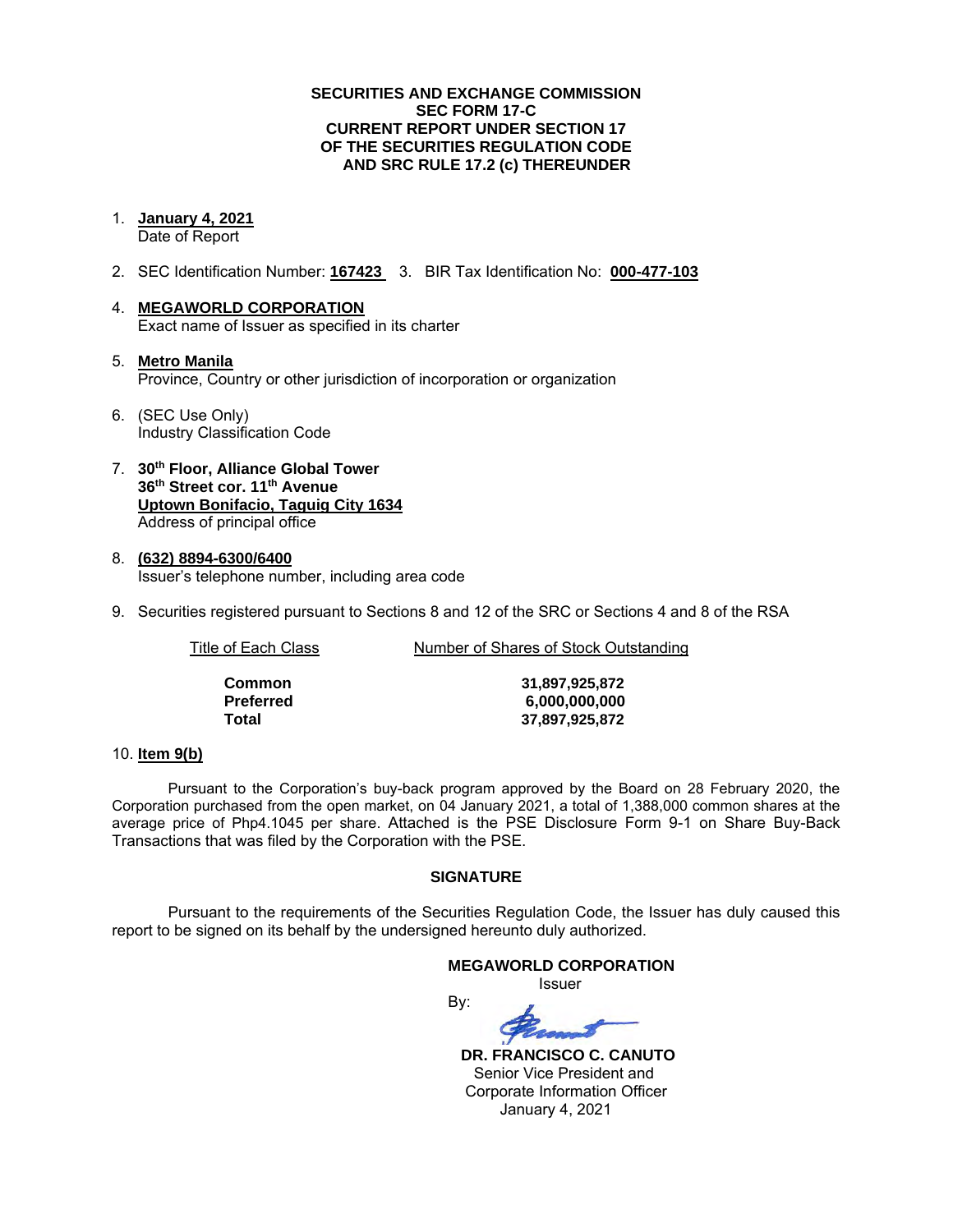## **SECURITIES AND EXCHANGE COMMISSION SEC FORM 17-C**

## **CURRENT REPORT UNDER SECTION 17 OF THE SECURITIES REGULATION CODE AND SRC RULE 17.2(c) THEREUNDER**

| Jan 4, 2021                                      | 1. Date of Report (Date of earliest event reported)                                               |
|--------------------------------------------------|---------------------------------------------------------------------------------------------------|
| 2. SEC Identification Number                     |                                                                                                   |
| 167423                                           |                                                                                                   |
| 3. BIR Tax Identification No.                    |                                                                                                   |
| 000-477-103                                      |                                                                                                   |
|                                                  | 4. Exact name of issuer as specified in its charter                                               |
|                                                  | <b>MEGAWORLD CORPORATION</b>                                                                      |
|                                                  | 5. Province, country or other jurisdiction of incorporation                                       |
| <b>Metro Manila</b>                              |                                                                                                   |
|                                                  | 6. Industry Classification Code(SEC Use Only)                                                     |
|                                                  |                                                                                                   |
| 7. Address of principal office                   |                                                                                                   |
| <b>Taguig City</b><br><b>Postal Code</b><br>1634 | 30th Floor, Alliance Global Tower 36th Street cor. 11th Avenue Uptown Bonifacio,                  |
|                                                  | 8. Issuer's telephone number, including area code                                                 |
| (632) 8894-6300/6400                             |                                                                                                   |
|                                                  | 9. Former name or former address, if changed since last report                                    |
| N/A                                              |                                                                                                   |
|                                                  | 10. Securities registered pursuant to Sections 8 and 12 of the SRC or Sections 4 and 8 of the RSA |
| <b>Title of Each Class</b>                       | Number of Shares of Common Stock Outstanding and Amount of Debt Outstanding                       |
| Common                                           | 31,897,925,872                                                                                    |
| Preferred                                        | 6,000,000,000                                                                                     |
|                                                  | 11. Indicate the item numbers reported herein                                                     |
| Item $9(b)$                                      |                                                                                                   |

The Exchange does not warrant and holds no responsibility for the veracity of the facts and representations contained in all corporate disclosures, including financial reports. All data contained herein are prepared and submitted by the disclosing party to the Exchange, and are disseminated solely for purposes of information. Any questions on the data contained herein should be addressed directly to the Corporate Information Officer of the disclosing party.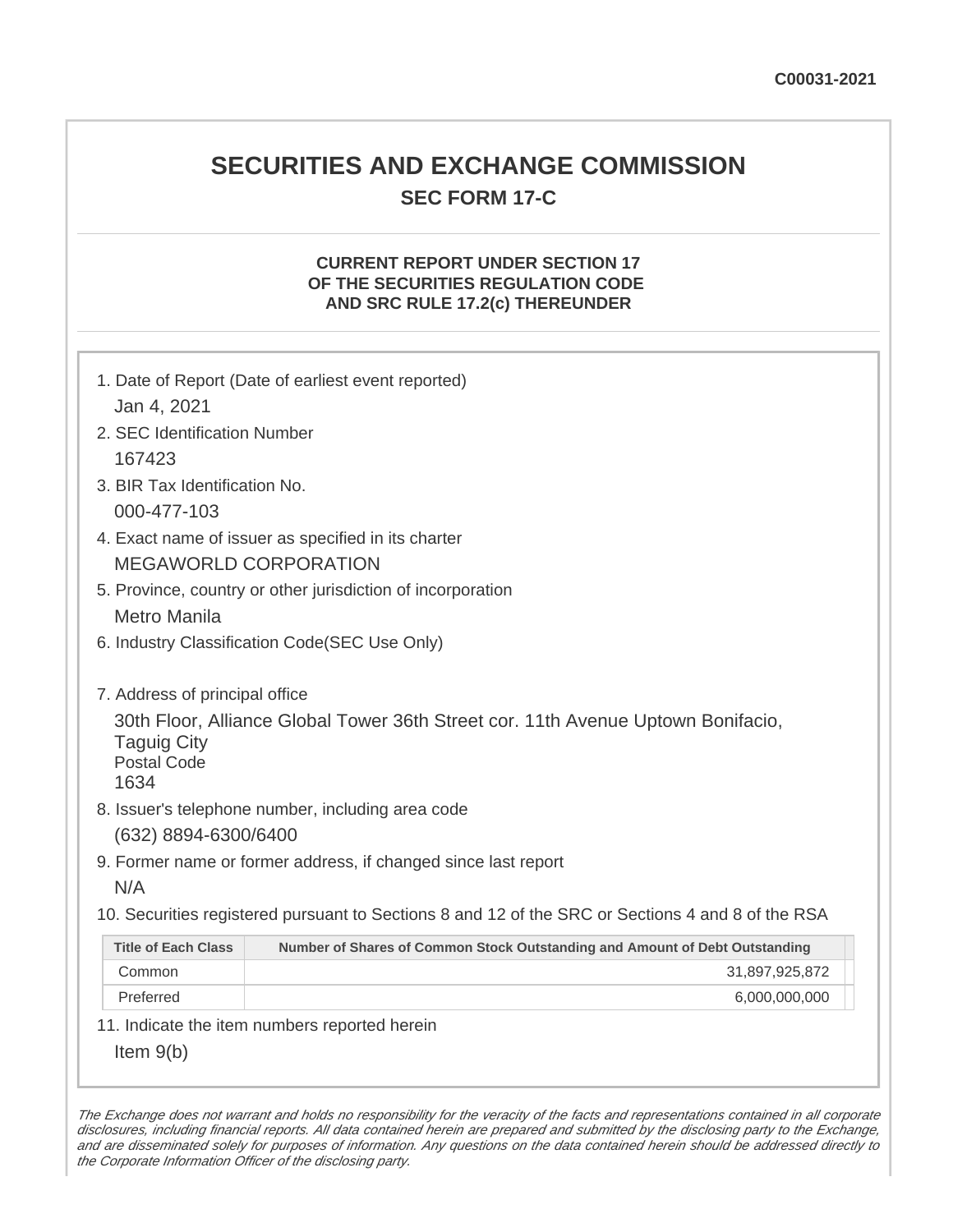

# **Megaworld Corporation MEG**

## **PSE Disclosure Form 9-1 - Share Buy-Back Transactions References: Section 9 of the Revised Disclosure Rules**

**Subject of the Disclosure**

Share Buy-Back Transactions

**Background/Description of the Disclosure**

Pursuant to the Corporation's buy-back program approved by the Board on 28 February 2020, the Corporation purchased from the open market, on 04 January 2021, a total of 1,388,000 common shares at the average price of Php4.1045 per share.

### **Type of Securities**

- **☑** Common
- □ Preferred N/A
- D Others N/A

#### **Details of Share Buy-Back Transaction(s)**

| <b>Date of Transaction</b> | <b>Number of Shares Purchased</b> | <b>Price Per Share</b> |
|----------------------------|-----------------------------------|------------------------|
| Jan 4, 2021                | 309,000                           | 4.1800                 |
| Jan 4, 2021                | 11,000                            | 4.1500                 |
| Jan 4, 2021                | 454,000                           | 4.1400                 |
| Jan 4, 2021                | 12,000                            | 4.1300                 |
| Jan 4, 2021                | 13,000                            | 4.1200                 |
| Jan 4, 2021                | 14,000                            | 4.1100                 |
| Jan 4, 2021                | 11,000                            | 4.0800                 |
| Jan 4, 2021                | 2,000                             | 4.0700                 |
| Jan 4, 2021                | 95,000                            | 4.0600                 |
| Jan 4, 2021                | 101,000                           | 4.0500                 |
| Jan 4, 2021                | 41,000                            | 4.0400                 |
| Jan 4, 2021                | 117,000                           | 4.0300                 |
| Jan 4, 2021                | 85,000                            | 4.0200                 |